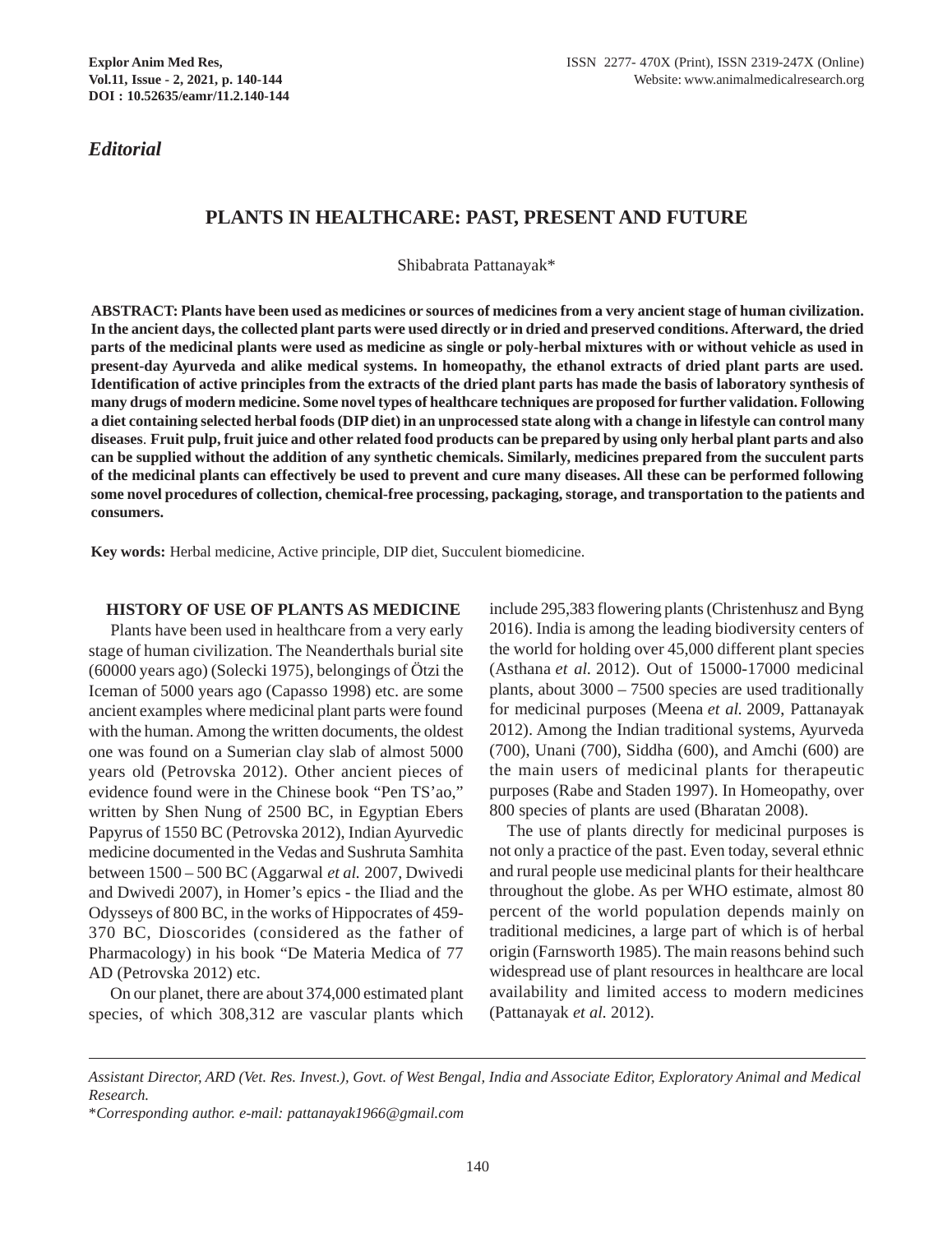## **RESEARCH ON THE USE OF PLANTS AS MEDICINE**

#### **A. Documentation of medicinal uses of plants i) Documentation in the ancient era**

During the ancient days, the use of the plants for different medicinal purposes was either not documented and the knowledge was passed for generations from the medicine men/women to their disciples or documented in some cases by local names (Sen and Sen 2005). With the passage of time, and with changes of the colloquial languages, such vernacular plant names have also changed. So, information about many important medicinal plants may have also been lost or not available now or the plant may also be extinct or non-identifiable at the present time (Sen and Sen 2005, Pattanayak 2012).

 After the introduction of the scientific techniques of nomenclature for all the living species of our planet (plants, animals, etc.) by Carolus Linnaeus (1707 - 1778), the scientific nomenclature of the plants was started replacing local or colloquial names and the old or traditional uses of the plants are also documented afterward using these internationally accepted names (Pearson 2003).

Identification of actual plants from the ancient documented names and descriptions by analysis of different related points along with infield study of the said living plant species following scientific procedures and collection of information regarding their medicinal uses from the ancient texts and literature are very much important. Along with available documented ethnomedicinal reports, infield surveys to collect further information from the medicine men and medicine women as well as other rural people etc. made the platform of that study far more diverse and important.

#### **ii) Recent trends in documentation**

The early documentation works were performed either by plant Family-wise (as all the effective plants of a Family were listed with their reported uses) or individually without following any such system. In India, many early epic works of high significance have actually formed the basis for the works at a later stage (The wealth of India 1949, Chopra *et al.* 1956, Uphof 1968) and also a brief description of some selected important medicinal plants in the edited book by Ambasta (1986).

During the last few years, documentation of the use of medicinal plants as per their activity of a certain type has been observed. Plants used for the protection of some organ or organ-system are available to us from those pieces of literature (Pattanayak *et al.* 2016a, Pattanayak *et*

*al.* 2016c, Nirumand *et al.* 2018). Reports on the use of medicinal plants in different geographical areas have also provided important information and enriched our knowledge base (Kutalek and Prinz 2005, Pattanayak *et al.* 2015a, Pattanayak *et al.* 2015b).

Another important type of cataloging of plants has been done based on possible medicinal activities of plants on the body systems by dietary use in their raw form to serve definite purposes. The use of the medicinal plants in a definite therapeutic purpose based on the systemic effects of all the nature-gifted phytochemicals inside them is the target of these studies. Such documentations are analytical in nature and can act as ready references for initiating research to validate their abilities as medicines. Use of plants against infectious diseases (Pattanayak 2019a, Khameneh *et al.* 2019, Pattanayak 2019b), as immunomodulators and body system-modifier to control different diseases (Pattanayak 2020, Pattanayak 2021), etc. are examples.

## **A. Contemporary research on medicinal activities of plants**

**i) Ayurveda and other similar systems of medicine**

Ayurveda is considered the science of life with a holistic approach to health and personalized medicine. It is one of the oldest medicines containing thousands of medical concepts and hypotheses. Many people trust the ability of this system to treat different diseases such as cancer, asthma, diabetes, etc. which are not easily treatable in modern medicine (Chauhan *et al.* 2015).

 Dry parts of the medicinal herbs singly or as polyherbal formulations are generally used in Ayurveda. The dry medicinal parts of the plants are generally converted to smaller parts and used with or without a vehicle, covered by capsules in a few cases (as soft gel capsules or hard capsules) in Ayurveda and many other similar traditional systems of medicines. In a few cases, some other type of uses of medicinal parts of plants is also practiced (such as decoction of herbal parts, use of essential oils, use of vapors etc.).

In the present day, research is mainly targeted to validate the activities documented in the various medical texts of Ayurveda and other similar systems in the eyes of modern science by using currently available research tools and techniques (Meena *et al.* 2009, Chauhan *et al.* 2015). So, research in Ayurveda is mainly targeted in the fields of collection of information from ancient literature, fundamental uses, understanding of the drugs as well as research on their pharmaceutical and clinical research activities (Chauhan *et al.* 2015).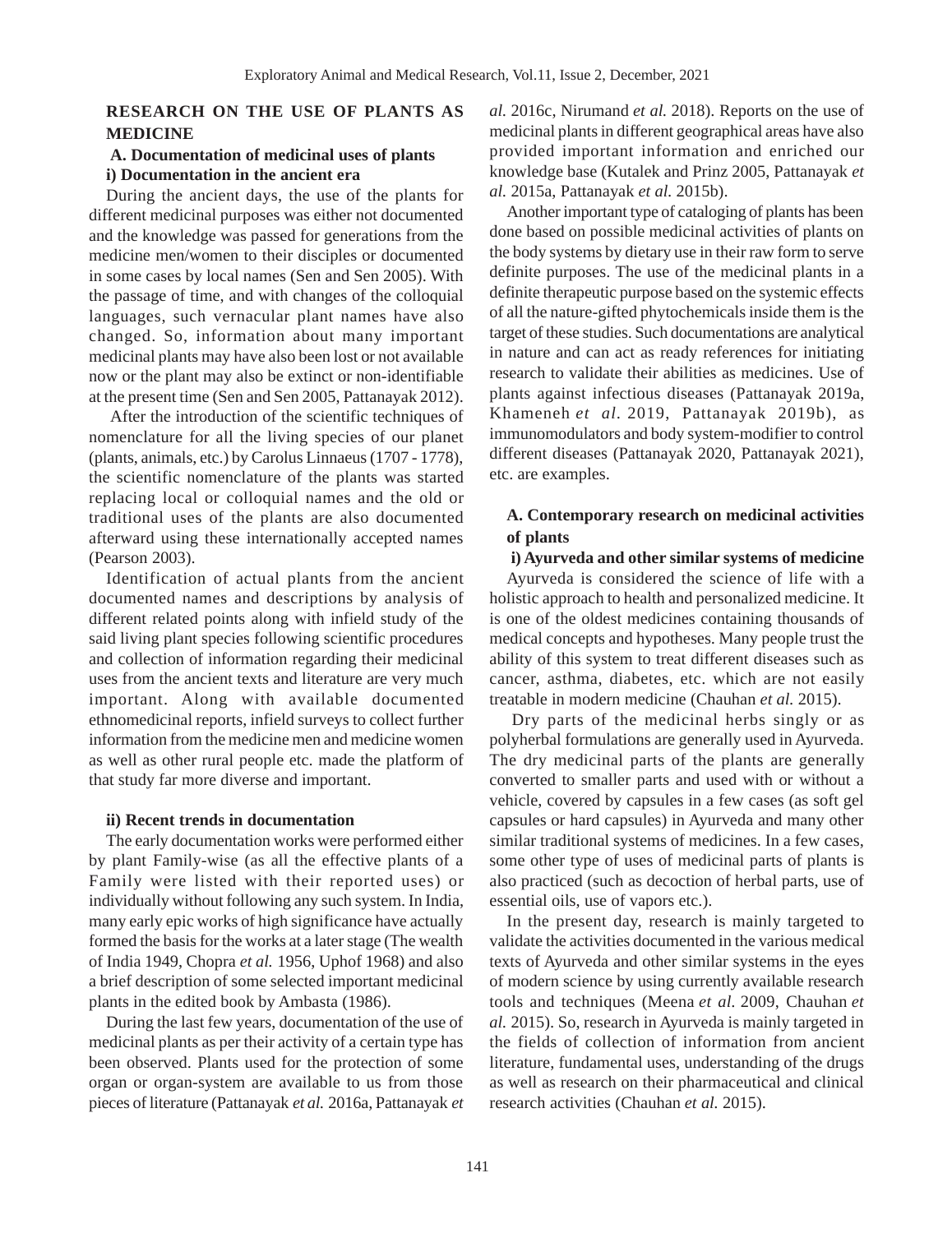### **ii) Homeopathy**

In Homeopathy, alcoholic (ethyl alcohol generally) extracts of dry parts of medicinal plants at different levels of dilutions are generally used as medicines. Research on the collection of information and clinical trials is given much importance in Homeopathic medicine. The broad research activities in Homeopathy are - survey, collection, and cultivation of medicinal plants, standardization of drugs, proving of activities of the drugs, clinical verification of drugs, and clinical research on Homeopathic drugs (CCRH 2018).

#### **iii) Modern medicine**

In modern medicine, research is mainly conducted towards the development of marketable synthetic or semisynthetic medicines using plants as some source (Pattanayak *et al.* 2016b).

For the development of a new drug, validation of traditional claims or other literature reports is performed as the first step. Different solvent (such as methyl alcohol, ethyl alcohol, acetone etc.) extracts of the dry parts of the medicinal plants are studied for their reported activities. If any fraction of the solvent extract shows the desired activity, studies are performed to identify the effective (active) principle(s) involved in such activity. Then further studies are conducted on laboratory synthesis of structural analogs of such active principles, determination of their dose and toxicity before marketing of the active drug as medicine (Pattanayak *et al.* 2016b, Pattanayak 2018, Khameneh *et al.* 2019).

## **B. Emerging windows of development of therapeutics from herbal origin**

As a part of the modern lifestyle, people are becoming dependent more and more on processed foods and foods added with different synthetic chemicals. The cumulative effects of all such synthetic chemicals taken regularly may have serious impacts on our health (Pattanayak 2017). So, following an alternative to such dependence on the use of synthetic chemicals in food and medicine may reduce the bio-burden of chemicals and so the chance of development of several diseases.

Apart from the different contemporary systems of medicine involving the use of dry parts or their extracts of different nature to control and cure diseases, some new concepts are emerging in the area of use of plants as some biomedicines. Two main systems can be discussed under this category which are interrelated and may be considered as having relation with the Indian traditional healthcare system, Ayurveda. These two sections are advocated along with following the desired lifestyle

involving ample daily physical exercise, restriction in some unhealthy activities, living without any narcotics or alcohol, following tension-free life etc. Among these two, one focuses on eating fruits, vegetables and nuts as a major part of the diet, eating of preservatives and all other added chemical-free fruit, fruit juice, ice cream, etc.; use of skincare, haircare, etc. preparations made solely from herbs without the addition of any synthetic chemicals, etc. The other one is the therapeutic use of parts of the medicinal plants at their succulent stages.

# **i) Novel concepts of use of unaltered herbal parts as food and healthcare**

# **a) The DIP diets**

"The disciplined and intelligent peoples' diet" (DIP diet) is mainly a plant-based diet plan with some protocols for breakfast, lunch, dinner etc. The fruits and nuts listed for use under this diet plan are to be taken in their raw, succulent form. It is claimed that people can stay away from diseases like high blood pressure, diabetes, thyroid problems, kidney diseases, arthritis, liver disease, cancers, obesity etc. by practicing this diet plan (Roy Chowdhury 2021).

A study was conducted on 55 diabetic persons kept on a selected raw fruit and vegetable diet for three days within some lifestyle restrictions. Among them, 84% of patients showed marked improvements, and 16% of patients showed moderate improvement in their blood glucose levels as a result of the diet and lifestyle modifications (Roy Chowdhury 2017).

## **b) Use of fruit products, herb made skin-hair care products, etc. without any synthetic chemical**

A novel collection, packaging and transportation system are proposed for fruit pulp, fruit juices, other related products like fruit ice creams; skincare, hair care products, etc. of completely herbal origin. Following the described procedures, medicinal parts of the plants are to be collected, encapsulated, or packed without the use of any synthetic chemicals (like synthetic preservatives, stabilizers, etc.) and can be transported throughout the globe under a framed cold chain system (Pattanayak 2019b).

#### **ii) Succulent biomedicines**

The term succulent biomedicine is given to the paste, juice, or seed-powder of relevant parts of different medicinal plants collected as well as used in the succulent state. In this novel system of medicine, uses of synthetic chemicals are avoided at all the steps of preparation, encapsulation, packaging, storage and transportation of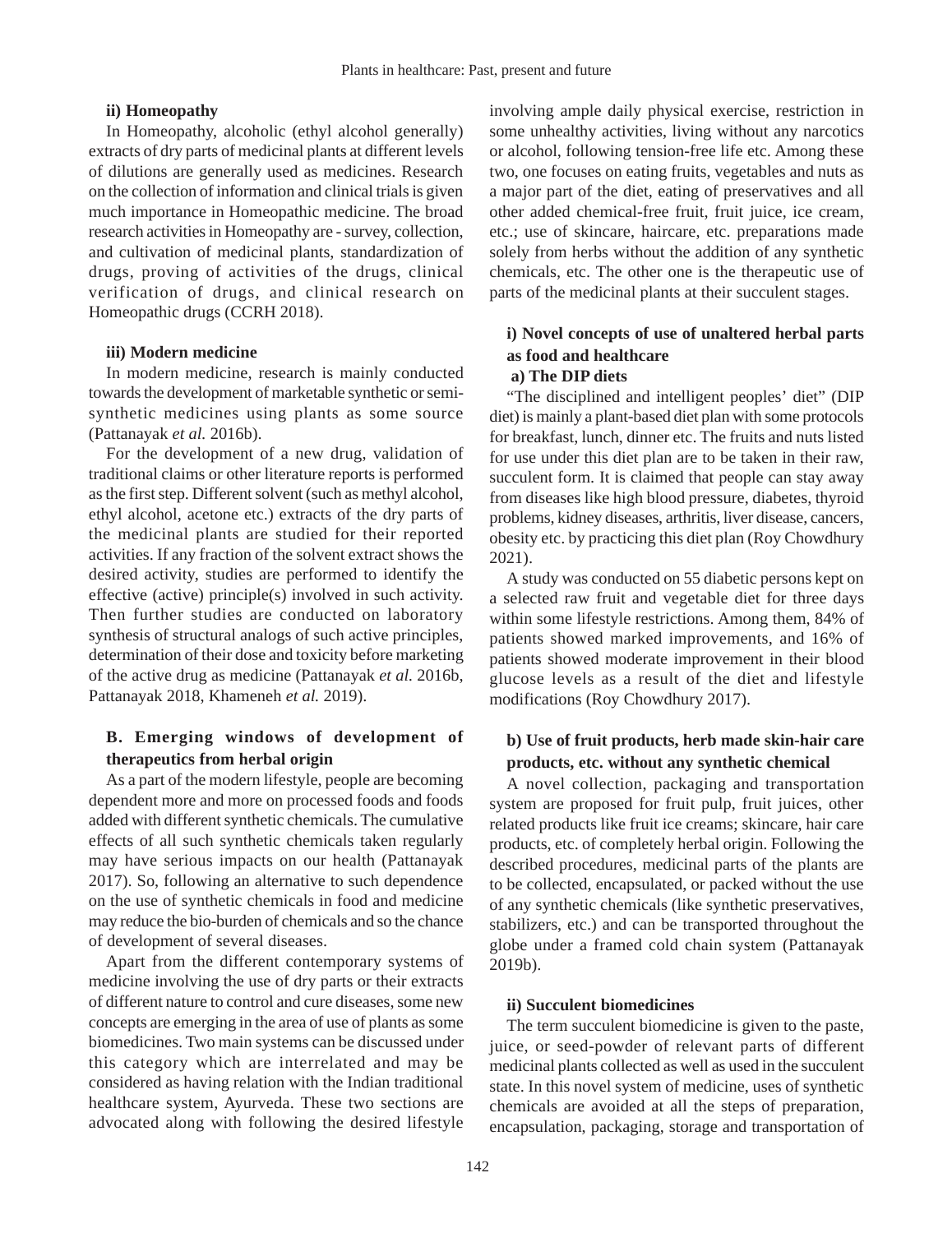the medicines. This system is framed with some defined steps. After validation of their activities in succulent forms, the medicinal plant parts are to be collected in their succulent conditions from the area of their cultivation. Then after standardization of dose and performing toxicity studies, these can be mixed with biopreservatives and then may be capsulated by bioencapsulating materials, if required. Finally these are to be transported to patients throughout the globe and can be stored by the retailers under some specially designed cold chain facilities (Pattanayak 2020, Pattanayak 2021). As the succulent parts of the medicinal plants contain almost all the phytoconstituents present in the living plants, it is natural that they can show the highest level of activities in that form. In all other systems of medicine where the dry parts of the plants or their extracts are used have the limitation of presentation of only one or a few phytochemicals of the medicinal plant parts (Pattanayak *et al.* 2016b).

## **CONCLUSION**

Plants and animals are two important entities of nature. Most animal species take plants as part of their diet. Many of the ape species take parts of plants for health benefits. The ancient people perhaps had a similar type of habit. But possibly due to problems in the storage of succulent plant parts and only seasonal or regional availability of fresh plants forced our predecessor to depend on the dried parts of the medicinal plants. Afterward, many systems were developed depending on the use of only the dry parts of the medicinal plants as medicines.

 As the problem of preservation is not relevant at the present time and since many important phytochemicals are either reduced or lost in the dried or processed fruits, roots, or vegetable items, adoptive researches should be initiated for effective dietary use of succulent foods and succulent biomedicines. This can only lead to the development of different branches of the system, standardization of all related parameters, the establishment of herb-based medicine industries, and widespread application of the system for the benefit of mankind.

#### **REFERENCES**

Aggarwal BB, Sundaram C, Malani N, Ichikawa H (2007) Curcumin: The Indian solid gold (https://archive.org/details/ moleculartargets00bhar). Adv Exp Med Biol 595: 1-75.

Ambasta SP (1986). The useful plants of India. National Institute of Science Communication and Information Resources. CSIR, New Delhi.

Asthana A, Kumar A, Gangwar S, Dora J (2012) Pharmacological perspectives of *Cynodon dactylon.* Res J Pharmaceut Biol Chem Sci 3(2): 1135-1147.

Bharatan V (2008) Homeopathy and systematics: a systematic analysis of the therapeutic effects of the plant species used in homeopathy. Homeopathy 97(3): 122-128. DOI: 10.1016/j.homp.2008.04.002.

Capasso L (1998) 5300 years ago, the Ice Man used natural laxatives and antibiotics. Lancet 352(9143): 1864. DOI:10.1016/S0140-6736(05)79939-6.

CCRH - Central Council for Research in Homoeopathy (2018) Ministry of AYUSH, Govt. of India. https:// www.ccrhindia.nic.in/index1. aspx?lsid =61&lev= 2&lid=59& Regid=0&langid=1.

Chauhan A, Semwal DK, Mishra SP, Semwal RB (2015) Ayurvedic research and methodology: Present status and future strategies. Ayu 36(4): 364-369. DOI:10.4103/0974- 8520.190699.

Chopra RN, Nayar SL, Chopra IC, Asolkar LV, Kakkar KK (1956) Glossary of Indian medicinal plants. Council of Scientific and Industrial Research, New Delhi, India.

Christenhusz MJM, Byng JW (2016) The number of known plants species in the world and its annual increase. Phytotaxa 261(3): 201-217. DOI:10.1007/978-0-387-46401-5\_1.

Dwivedi G, Dwivedi S (2007) History of Medicine: Sushrutathe clinician-teacher par excellence. Indian J Chest Dis Allied Sci 49: 243-244.

Farnsworth, Norman R, Akerele, Olayiwola, Bingel *et al.* (1985) Medicinal plants in therapy. Bulletin of the World Health Organization, 63(ý6)ý: 965-981. https://apps.who.int/ iris/handle/10665/265180. [Accessed on 17.08.2021].

Khameneh B, Iranshahy M, Soheili V, Bazzaz BSF (2019) Review on plant antimicrobials: a mechanistic viewpoint. Antimicrobial Resistance Infection Control 8: 118. https:// doi.org/10.1186/s13756-019-0559-6.

Kutalek R, Prinz R (2005) African medicinal plants. In: Yaniv Z, Bachrach U. Handbook of medicinal plants, The Haworth Medical Press, New York, USA.

Meena AK, Bansal P, Kumar S (2009) Plants-herbal wealth as a potential source of ayurvedic drugs. Asian J Traditional Medic 4(4): 152-170.

Nirumand MC, Hajialyani M, Rahimi R, Farzaei MH, Zingue S *et al.* (2018) Dietary plants for the prevention and management of kidney stones: preclinical and clinical evidence and molecular